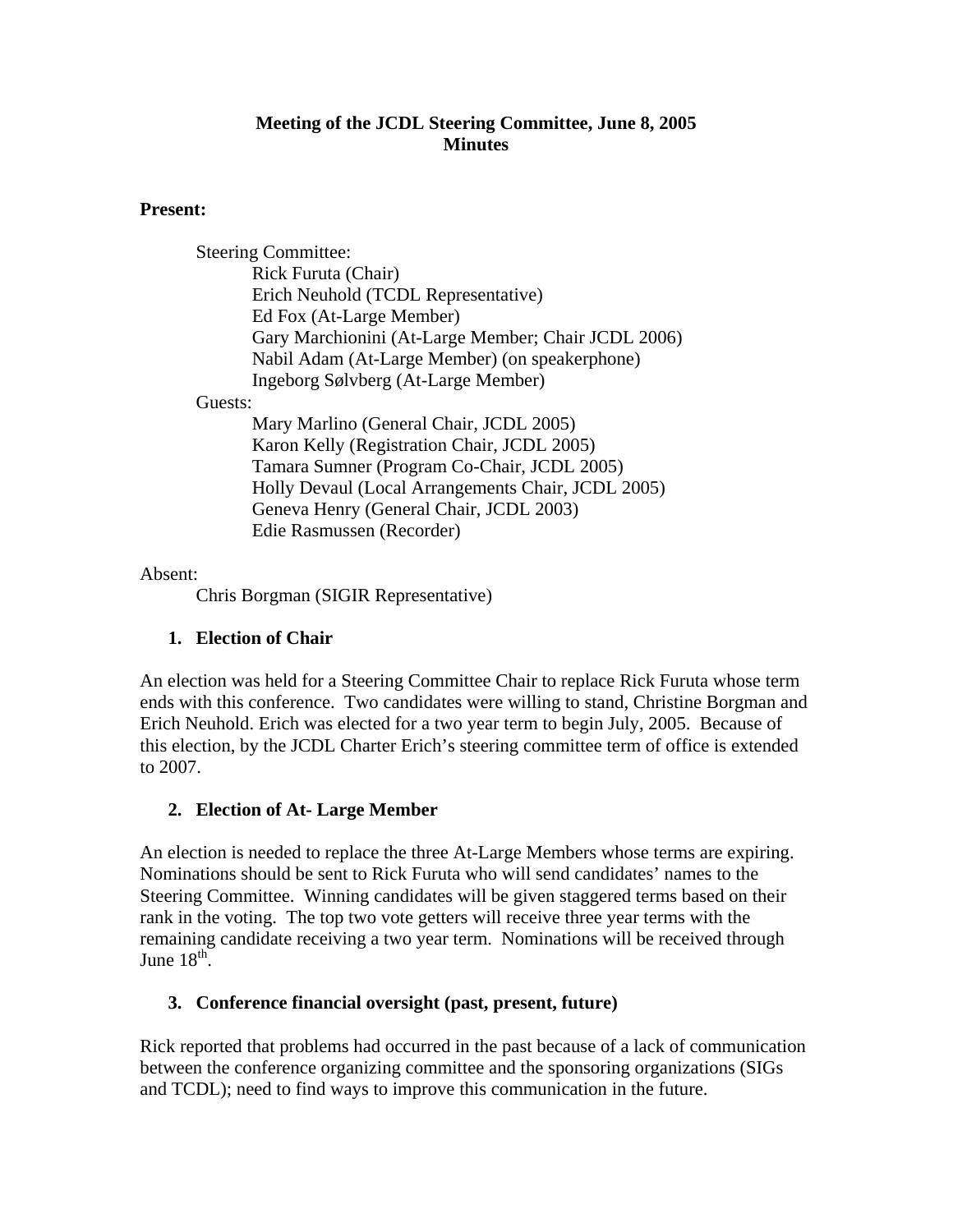# **4. Conference checklists**

Because the conference is planned by a different group each year, there is a need for some continuity from year to year. Currently the program committee does a successful job of this but the conference committees less so. While they do exchange TMRF's, the practice of alternating ACM and IEEE years means that there are different planning and reporting formats.

There should be a mechanism to share lessons learned, problems and solutions, suggestions. It would be useful to keep an archive of information about numbers, events, tutorials and their attendance, workshops, etc., perhaps through a web site as is now done with the conference sites. An ad hoc committee of the current and previous chairs (Gary Marchionini, Mary Marlino, Geneva Henry) was formed to consider the situation and make recommendations for continuity.

It was noted that it is important to leave space in the program, and rooms for meetings such as those of the steering committee and town hall meeting. It was also noted that it would be helpful to allow time for a handoff meeting at the end of the conference. This should be planned in advance so that those involved could schedule their travel around it.

# **5. Procedures for information interchange with SIGs and TCDL.**

Mary noted the problem of communication between the conference organizers and the SIG chairs who are not directly involved. Rick suggested that an ad hoc committee be set up to find ways to improve oversight and communication. As the representatives of the sponsoring groups, Rick, Erich and Chris will form the committee.

# **6. Wrap-up for previous conferences**

For the 2003 conference, Geneva reported that the conference went smoothly. The books have been closed with ACM but not with IEEE because of their audit/accounting requirements. The conference made a profit pre-tax of around \$11,000.

No information was available for 2004.

# **7. Current Conference**

Mary reported on the current conference. She hired a professional meeting planner on a fee per person basis, the Geological Society of America (GSA). The organizers felt that this has been very helpful and they did a great job; could have been even more effective if the contract had been approved earlier in the process. Attendance was estimated at around 300 for the full conference and 350 including separate tutorial and workshop registrations.

# **8. 2006 Conference**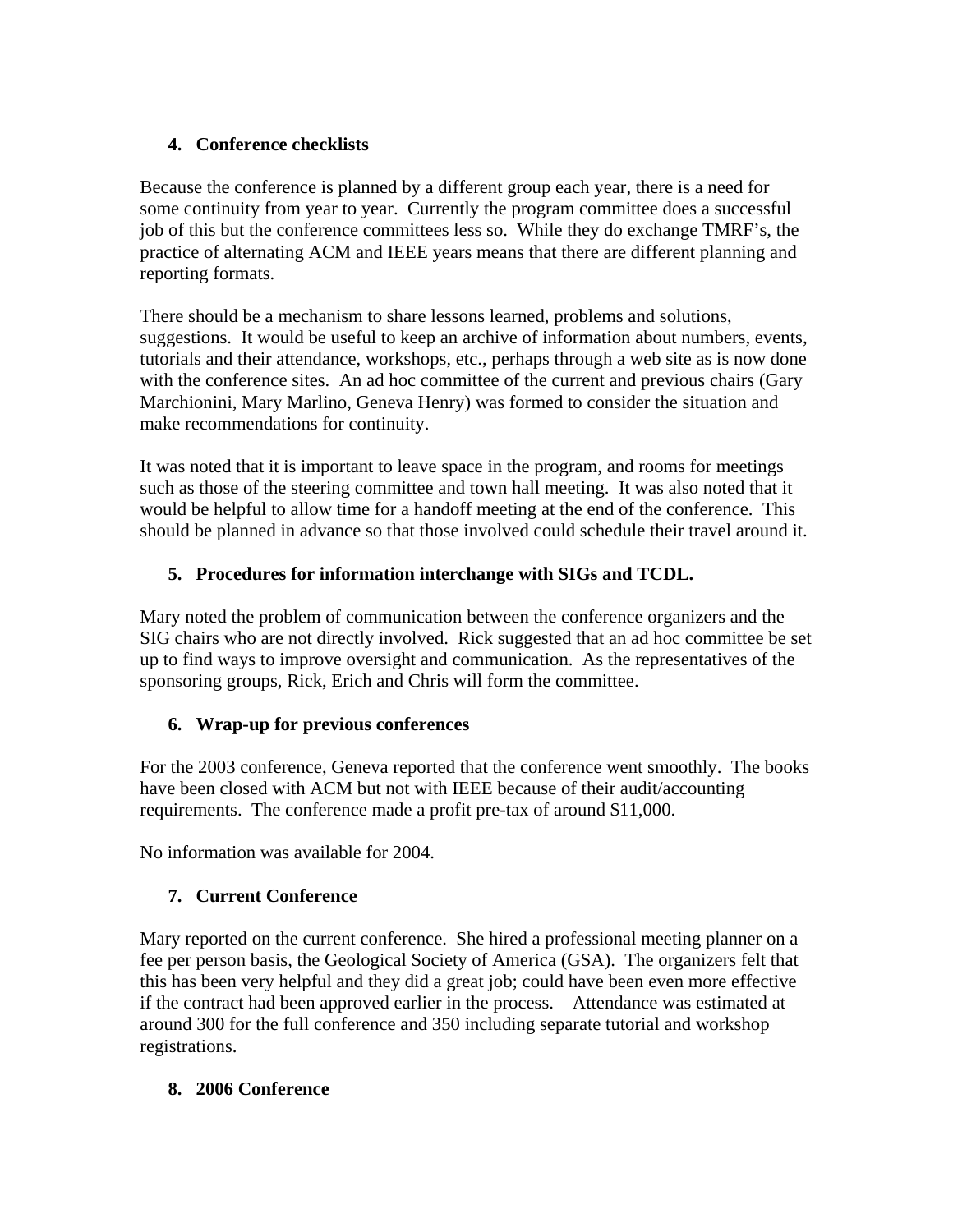The 2006 conference will be held in Chapel Hill, North Carolina with Gary Marchionini as General Chair. Gary reported that the conference was on task and all committee chair positions had been filled. The conference will be on the UNC campus. Given the meeting rooms available, the conference will have only two tracks. The Carolina Inn on campus will serve as the main hotel for attendees; it has about 150 rooms. People may also stay in other hotels in town, which will be less expensive and the distance is walkable or there is a free bus service.

Some discussion about whether Gary should work directly with hotel; he was advised that if a contract is required, then IEEE/ACM should be involved.

There was some discussion about number of attendees to expect. It was suggested that Gary plan to break even at 290 or so while having space for 400.

## **9. 2007 Conference**

Edie gave an overview of the proposal to hold JCDL 2007 in Vancouver, BC. Ed moved, and Gary seconded, that the conference be held in Vancouver in 2007. The motion passed with all present in favour, one absent.

The advantages and disadvantages of the UBC campus and downtown sites were discussed. Edie will do a further comparison before a decision is made.

## **10. 2008 Conference**

No proposals have been received for the 2008 conference; the steering committee was asked to look for suggestions.

## **11. JCDL Communities**

Ed raised the issue of whether JCDL was losing some of its core constituencies, librarians and the original ADL community. He noted that other conferences had been more successful in this area; for example, the Asian digital library conferences are large, get more representation from practice, and include a focus on projects and offer free tutorials to attendees.

## **12. Other Business**

The agenda for tomorrow's open meeting was reviewed briefly.

Thanks to outgoing chair Rick for his service.

**Attachments:** Meeting agendas